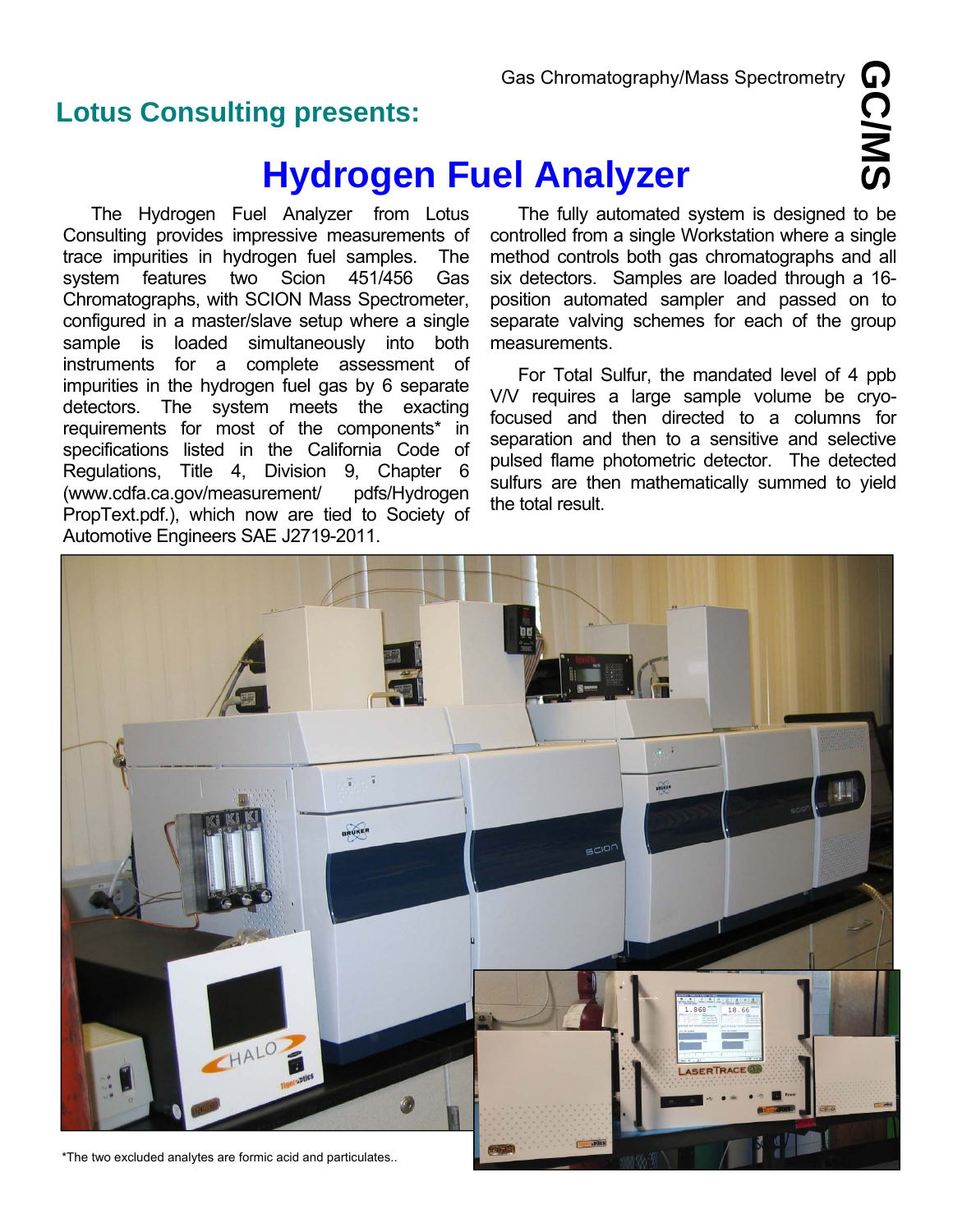| $\mathsf{H}_2$ Specification                                       | <b>Value</b>   |
|--------------------------------------------------------------------|----------------|
| <b>Hydrogen Fuel Index</b><br>(minimum, %)                         | 99.97          |
| <b>Total Trace Gases</b><br>(maximum, ppm V/V)                     | 300            |
| Water<br>(maximum, ppm V/V)                                        | 5              |
| <b>Total Hydrocarbons</b><br>(maximum, ppm V/V)'                   | $\overline{2}$ |
| Oxygen<br>(maximum, ppm V/V)                                       | 5              |
| <b>Helium</b><br>(maximum, ppm V/V)                                | 300            |
| <b>Nitrogen and Argon</b><br>(maximum, ppm V/V)                    | 100            |
| <b>Carbon Dioxide</b><br>(maximum, ppm V/V)                        | $\overline{2}$ |
| <b>Carbon Monoxide</b><br>(maximum, ppm V/V)                       | 0.2            |
| <b>Total Sulfur</b><br>(maximum, ppm V/V)                          | 0.004          |
| Formaldehyde<br>(maximum, ppm V/V)                                 | 0.01           |
| <b>Formic Acid</b><br>(maximum, ppm V/V)                           | 0.2            |
| Ammonia<br>(maximum, ppm V/V)                                      | 0.1            |
| <b>Total Halogenated</b><br><b>Compounds</b><br>(maximum, ppm V/V) | 0.05           |
| Particulates Size (maximum,<br>µm)                                 | 10             |
| <b>Particulate Concentration</b><br>(maximum, µg/L @ NTP)          | $\overline{1}$ |

Total Hydrocarbons are readily measured by measuring an aliquot of the sample and directing it to a flame ionization detector without any separation. This detector is a near perfect carbon counter and results are reported as "ppm as Methane".

Determinations of Oxygen and Argon are problematic in that they do not separate under most chromatographic conditions, making their individual measurement difficult. This analyzer employs a high performance electron capture detector, which is very sensitive and selective to Oxygen.

Nitrogen, at the levels required, is measurable with a pulsed discharge detector. A typical thermal conductivity detector can often measure down close to this specification level; however, as these levels are action mandates, the system must be capable of measuring much lower to ensure a proper recording of the actual result.

Helium can only be measured with a thermal conductivity detector with nitrogen as the carrier gas. Care is required to ensure that Helium elutes prior to hydrogen to avoid inaccuracies yielded when hydrogen elutes first. The mandated level is quite close to the limits for many detectors; only a top performing thermal conductivity detector can achieve accurate results at this level.

Carbon Monoxide and Carbon Dioxide are readily measured at the specification levels with a reduction catalyst after chromatography to convert them to Methane and detection by Flame Ionization Detector.

No detector is presently available to measure Total Halogenates without first separating and then quantitating each halogenate with a mass spectrometer and summing up the group to report as a total. Although this separation process is very tedious, it does provide an accurate assessment of halogenates present.

Water, Formaldehyde, and Ammonia are not measurable by gas chromatography at these levels and their concentrations are determined by Tiger Optics HALO 3 and Laser Trace 3X Ring-down Spectrometers (www.tigeroptics.com /app/tigeroptics).

Measurement of these gases requires a very intricate gas chromatograph with multiple valves and columns, six GC detectors and multiple ovens for columns and valves. Two Scion 451/456 Gas Chromatographs, paired as a master/slave, can accommodate all the hardware needed to yield results from a single sample loading. All valve actuations, temperature control for all valves, columns and detectors, data collection from all six detectors and report generation are set up through a single Workstation and method.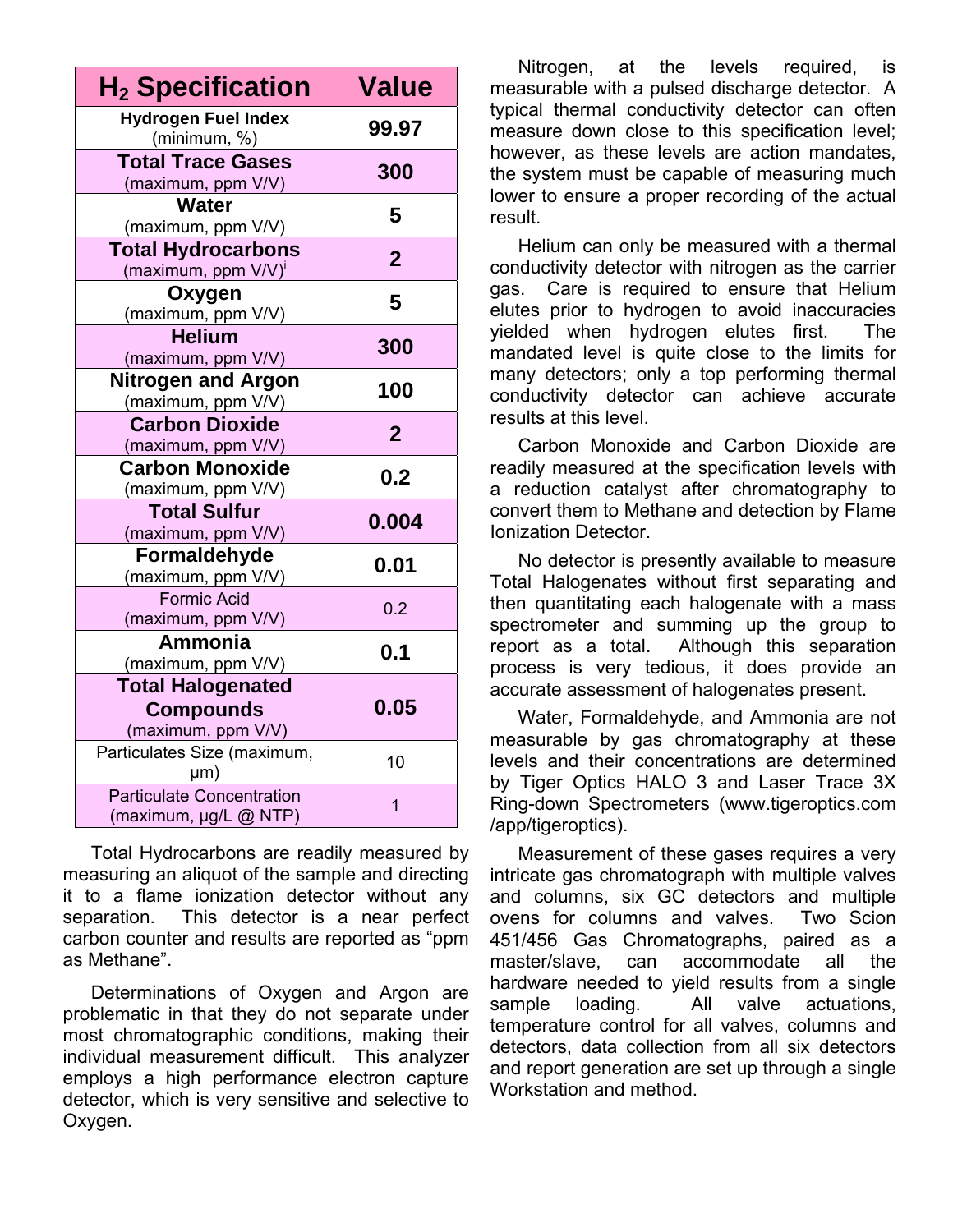## **System Operations**

Samples and standards are attached to the 16 position automated sampler. Each one is simultaneously loaded into two cryogenic traps and into five fixed volume sample loops. Flow through the sample loops is turned off just before injection to allow the loops to come to consistent pressure. All analyses can be concurrent.

A single master method controls all operations of all valve actuations, column oven settings (including temperature programming of two independent column ovens), both cryogenic traps, and all parameters for the six required GC detectors and their auxiliary flows.

For Sulfur, the process starts by allowing the sample to flow through to the mass flow controller prior to trapping to flush out the sample line. The volume loaded unto the trap is determined by the sample flow rate and the time interval for trapping. The trap is isolated during heat-up to ensure a sharp injection into the column.

For speciated Halogenates, the process is similar to sulfur, except the column and detector are different.

Measurement of Oxygen by electron capture detector is readily performed at the required level. The columns used here are housed in a separate oven for independent temperature setting.

Other fixed gases are measured by injection of a fixed volume sample loop into a column combination selected to strip off heavy interferences and then speciate these analytes with monitoring by two detectors and reduction catalyst all in series.

Total Hydrocarbons are measured by simply directing a fixed volume aliquot directly to the flame ionization detector. As this is executed very rapidly, it can be performed in conjunction with the other measurement involving the flame ionization detector.

Helium can only be determined with a thermal conductivity detector with nitrogen as its carrier and is separated from hydrogen by a long molecular sieve column. Again, potential interferences are stripped away.

 Water, Ammonia, Formaldehyde and Carbon Monoxide are measured with Tiger Optics Cavity Ring-Down Spectrometers that are connected into the sample stream of the system.



 Results from all detectors are combined into a single summary report.

**Mercaptans**